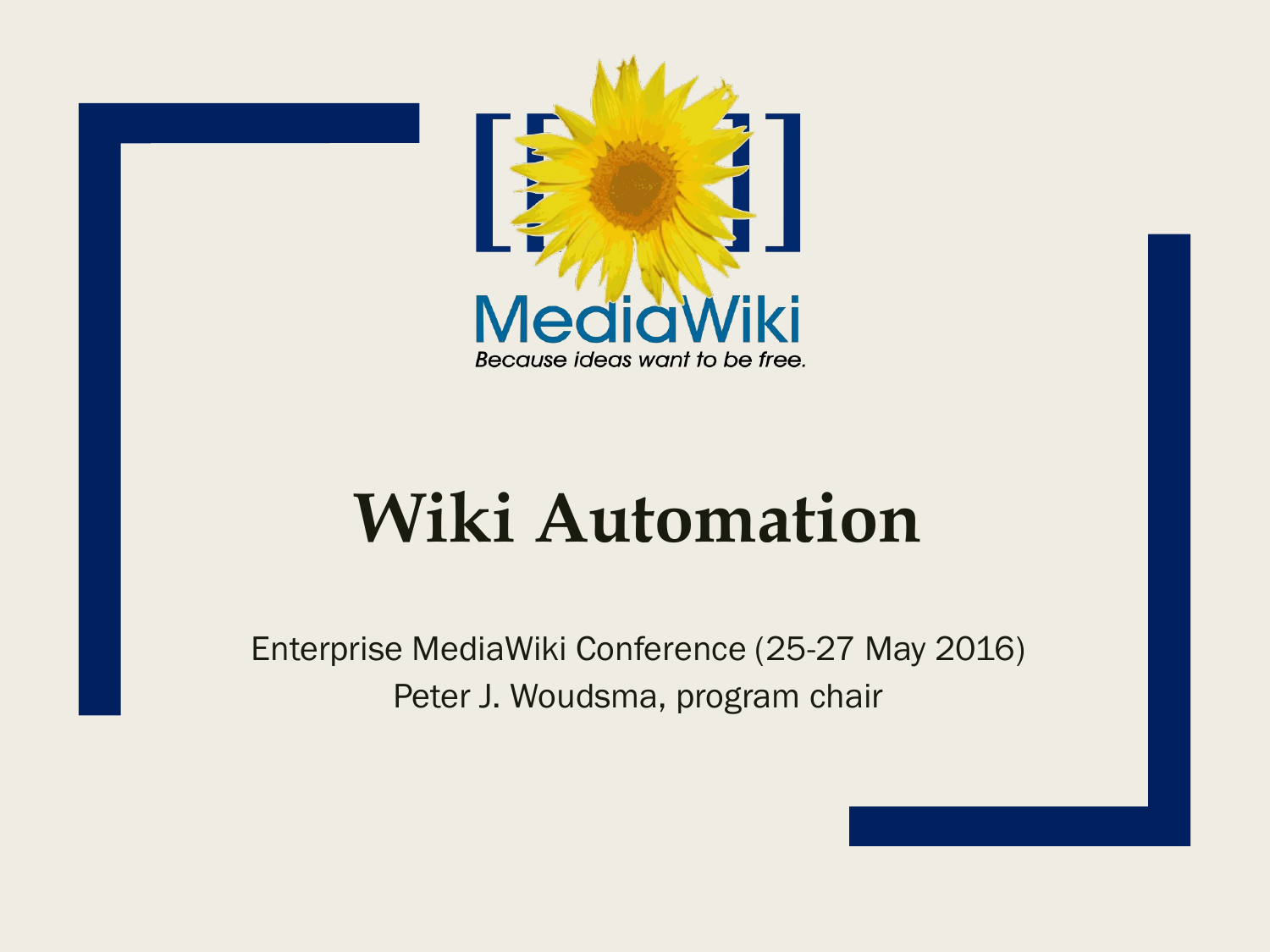#### **Disclaimer**

## This project is under development.

While first results look very promising, and while we have the ambition to roll out this methodology within months, it is possible that the final version is significantly different from what you see next.

Also, credits go to my colleague Tomasz, who is the great mind to make this all work.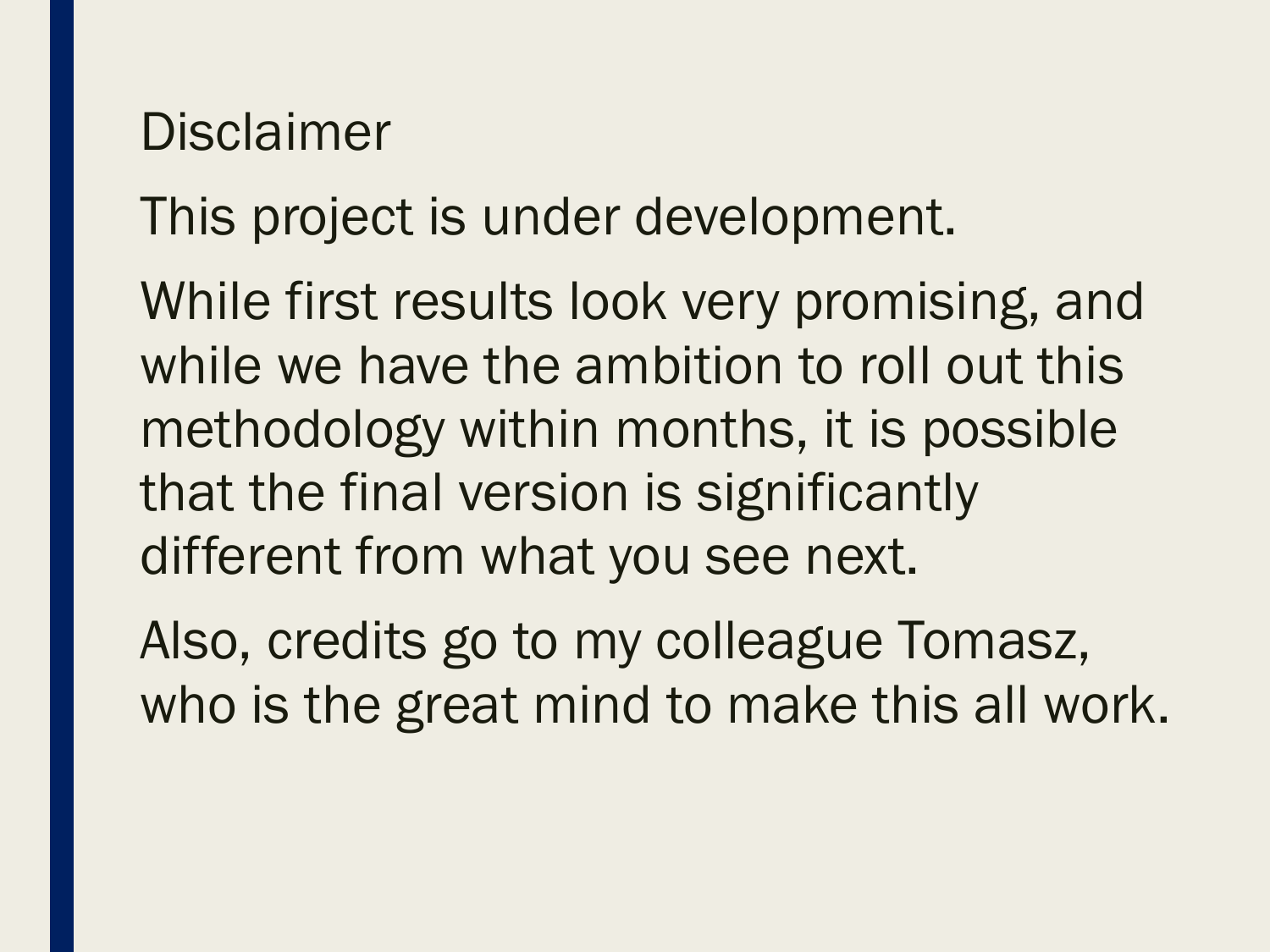## Today : all wikis are significantly different

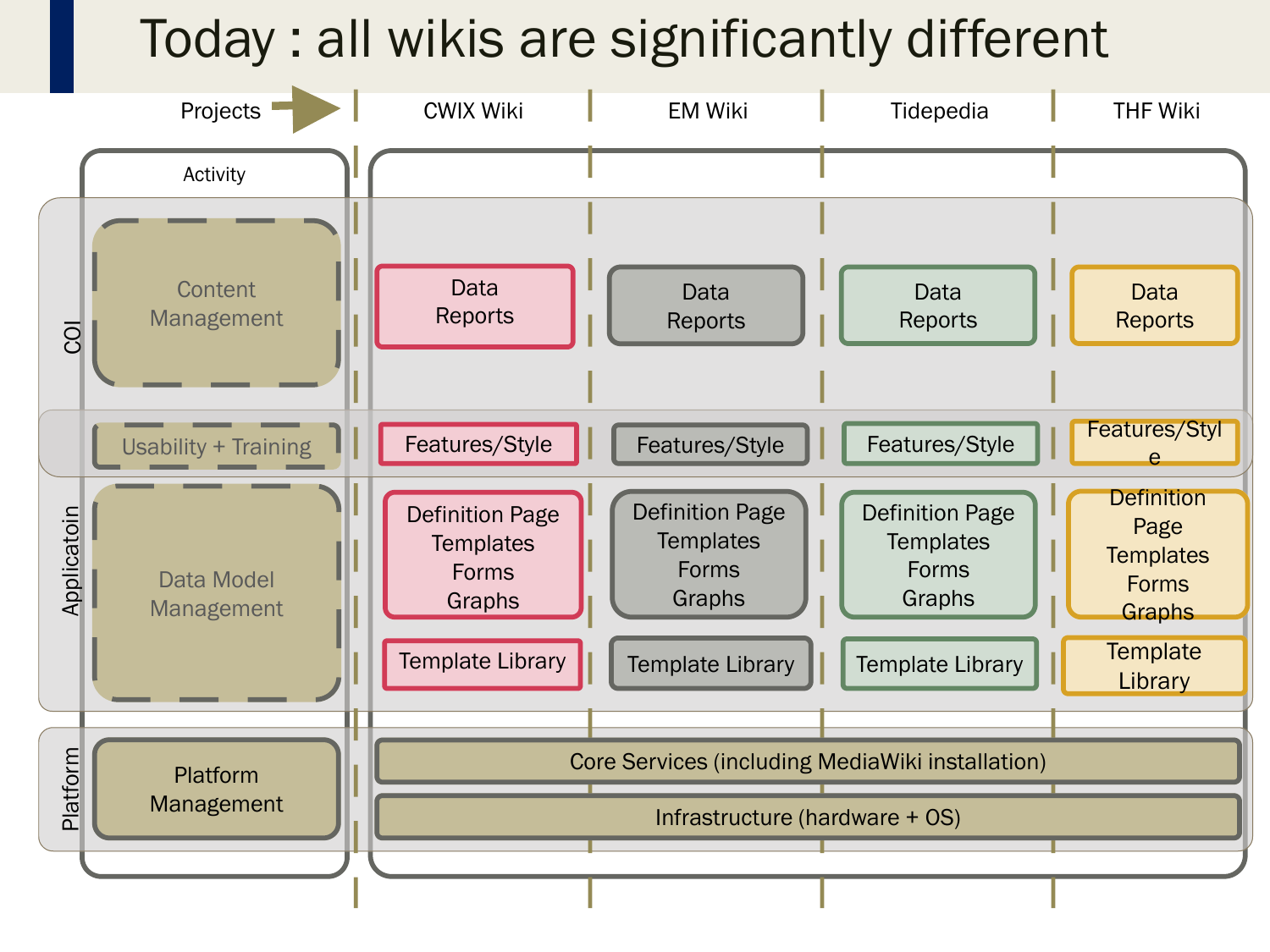## Challenge:

Separate teams maintaining different Wikis, using different styles, building different template libraries (features), documenting the code in different way, makes it difficult:

- *to understand the data model/code across Wikis*
- *to share features/code across the Wikis*
- *to share work/support each other*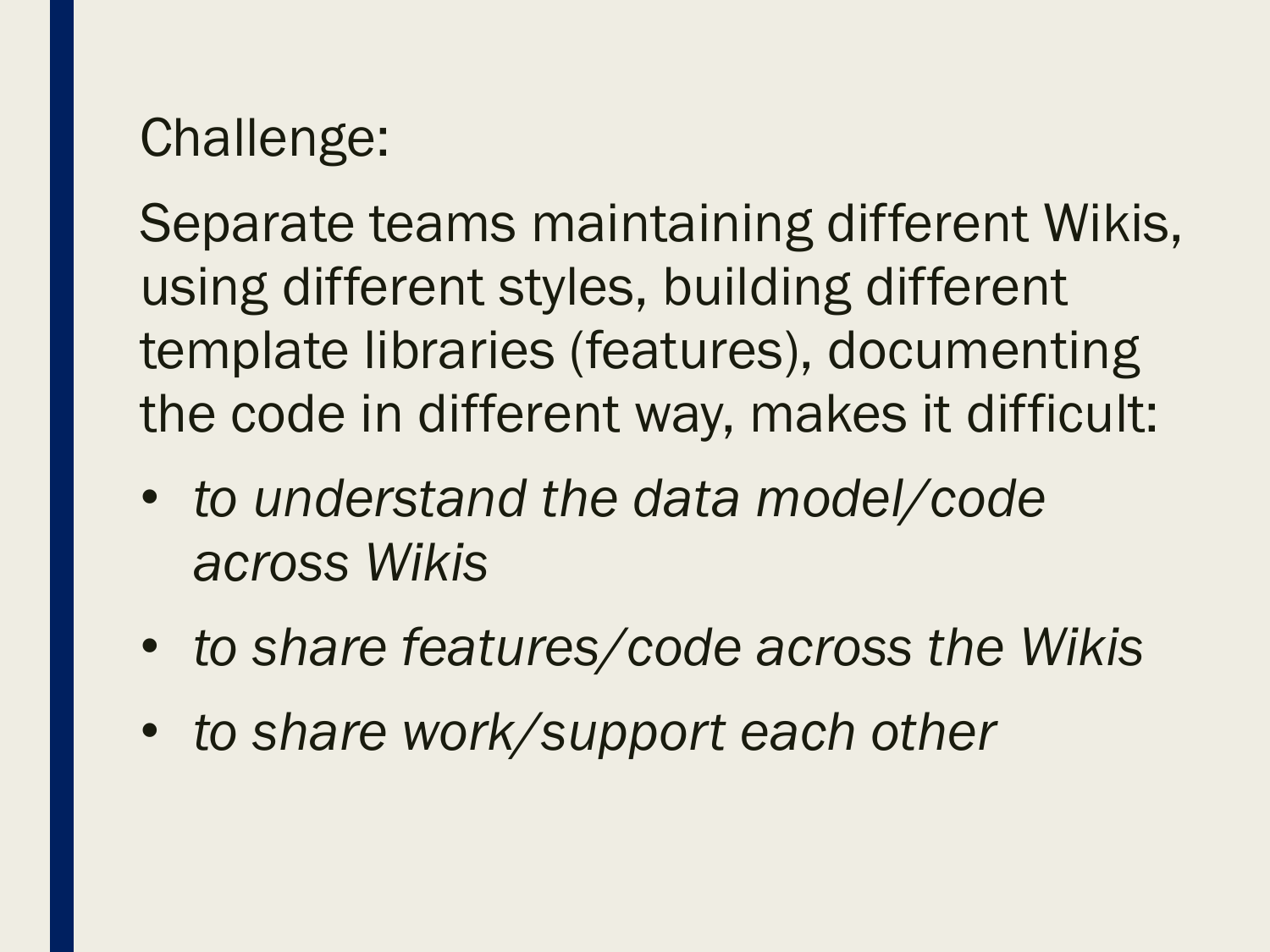## Challenge:

Each Wiki was developed over years, new features were being added along the way, but very often not in all places

• *to ensure consistency within* one Wiki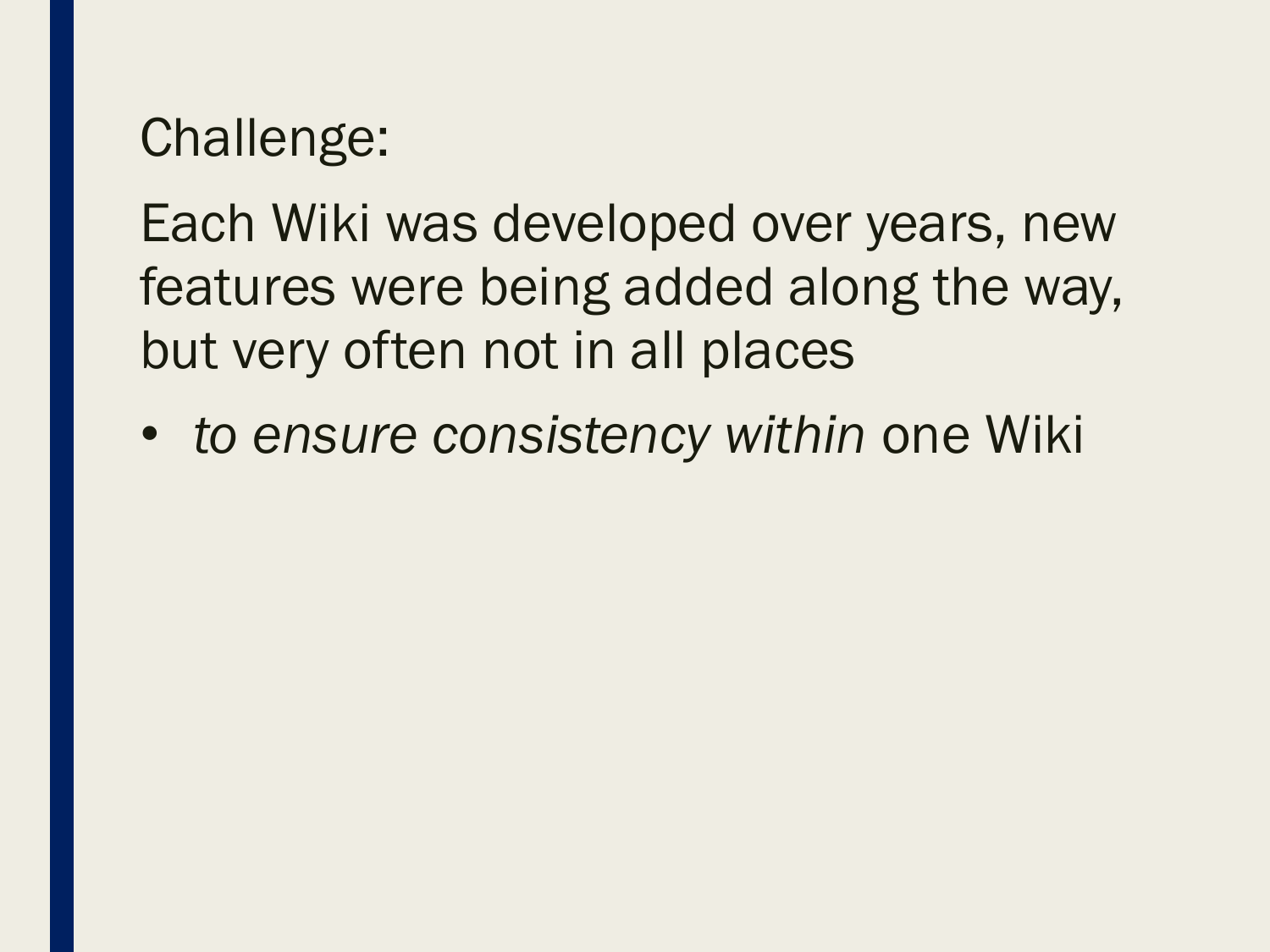## Challenge:

Requests for new Wikis (CP Wiki)

- *to allocate new resources*  Requests for new Wikis to be maintained by external users (IP Cat)
- *to educate and support external users*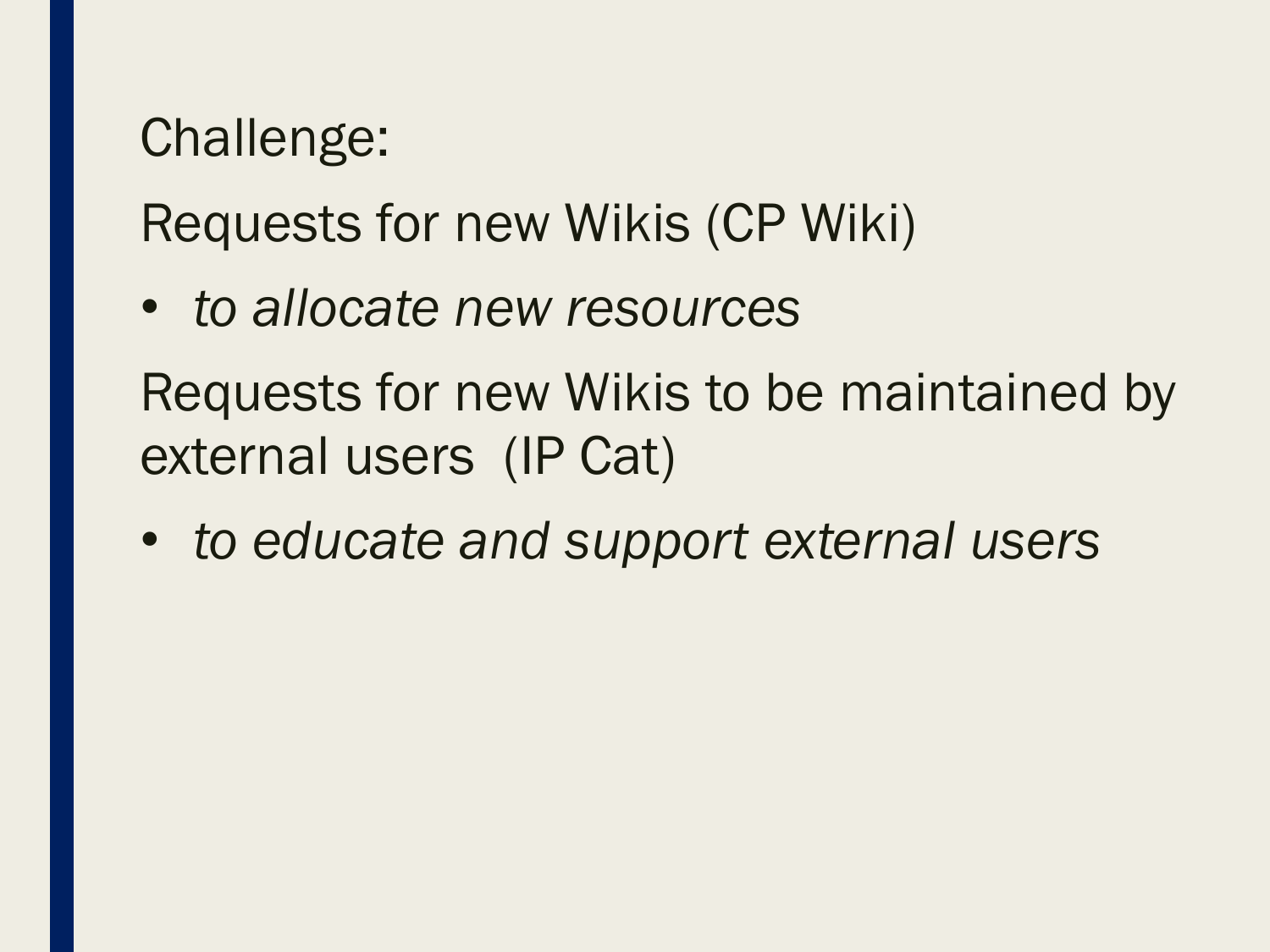#### *Conclusion:*

## *In the long run this situation is unsustainable*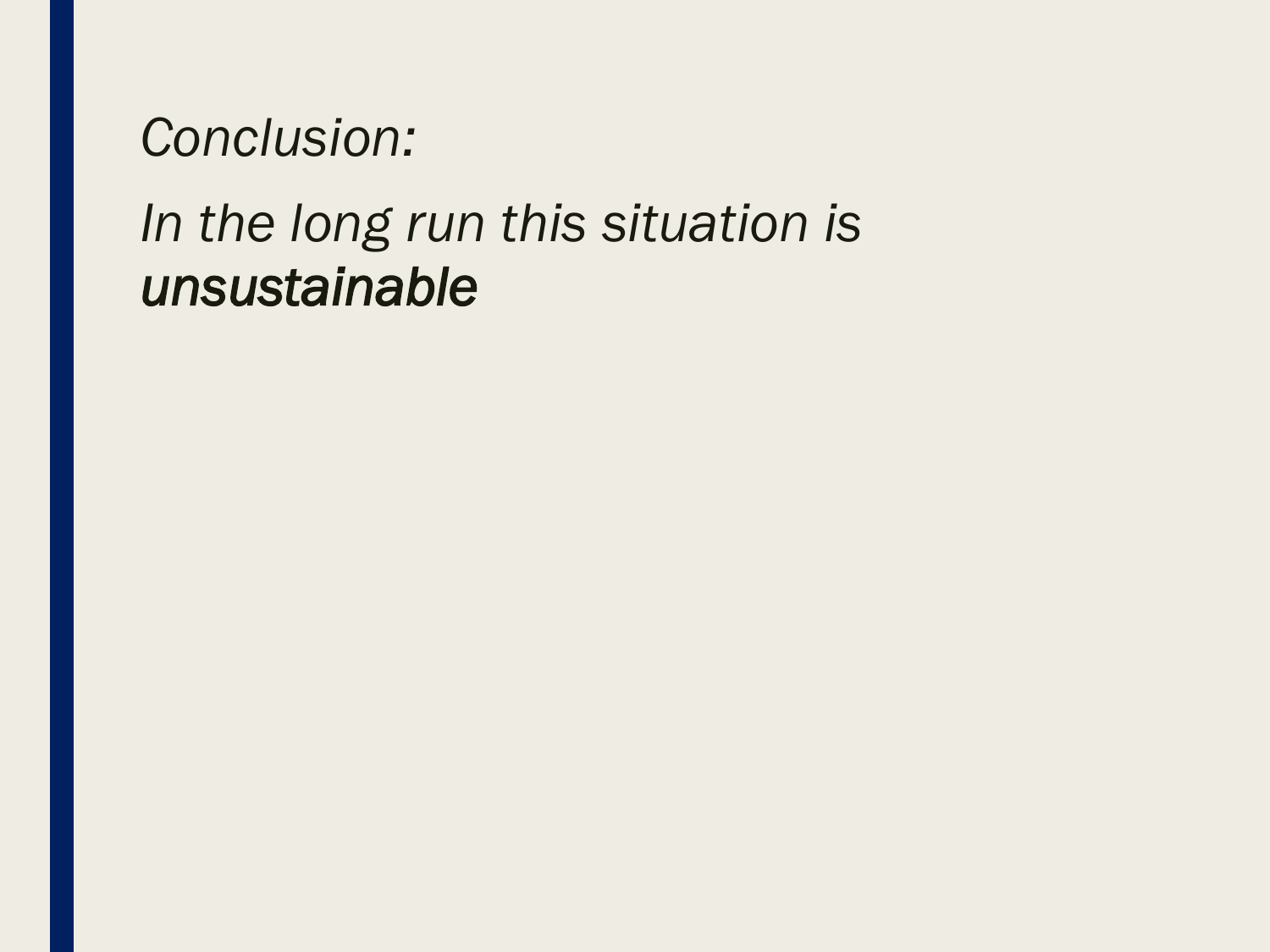#### Solution:

Automate the way Wikis code is developed and provide a common way to define and present the Data Model (Concepts) behind each Wiki.

(*Model Driven Architecture approach*)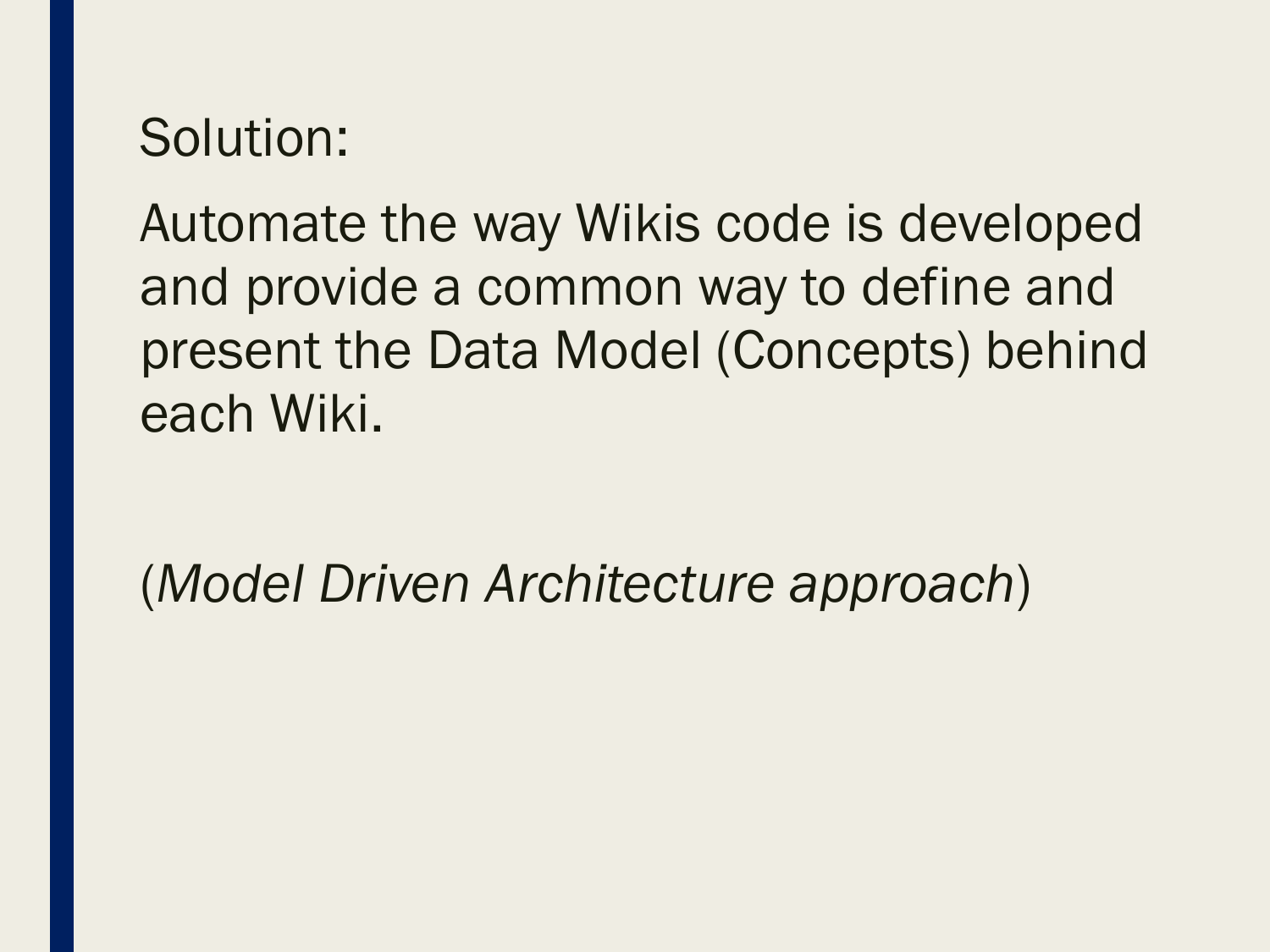#### Provide a Wiki Automation Tool to:

- define single common code base (Wiki Template Library) to be shared by all Wikis
- to generate ALL code used to manipulate (enter, display) the Concepts (Forms, Templates, Graphs, Concept Definition pages, etc.) based on defined Data Models
	- *Automation shall allow us to use any available features in all Wikis*
	- *Automation shall enforce general common styles across Wikis, allowing for customizations required in specific cases*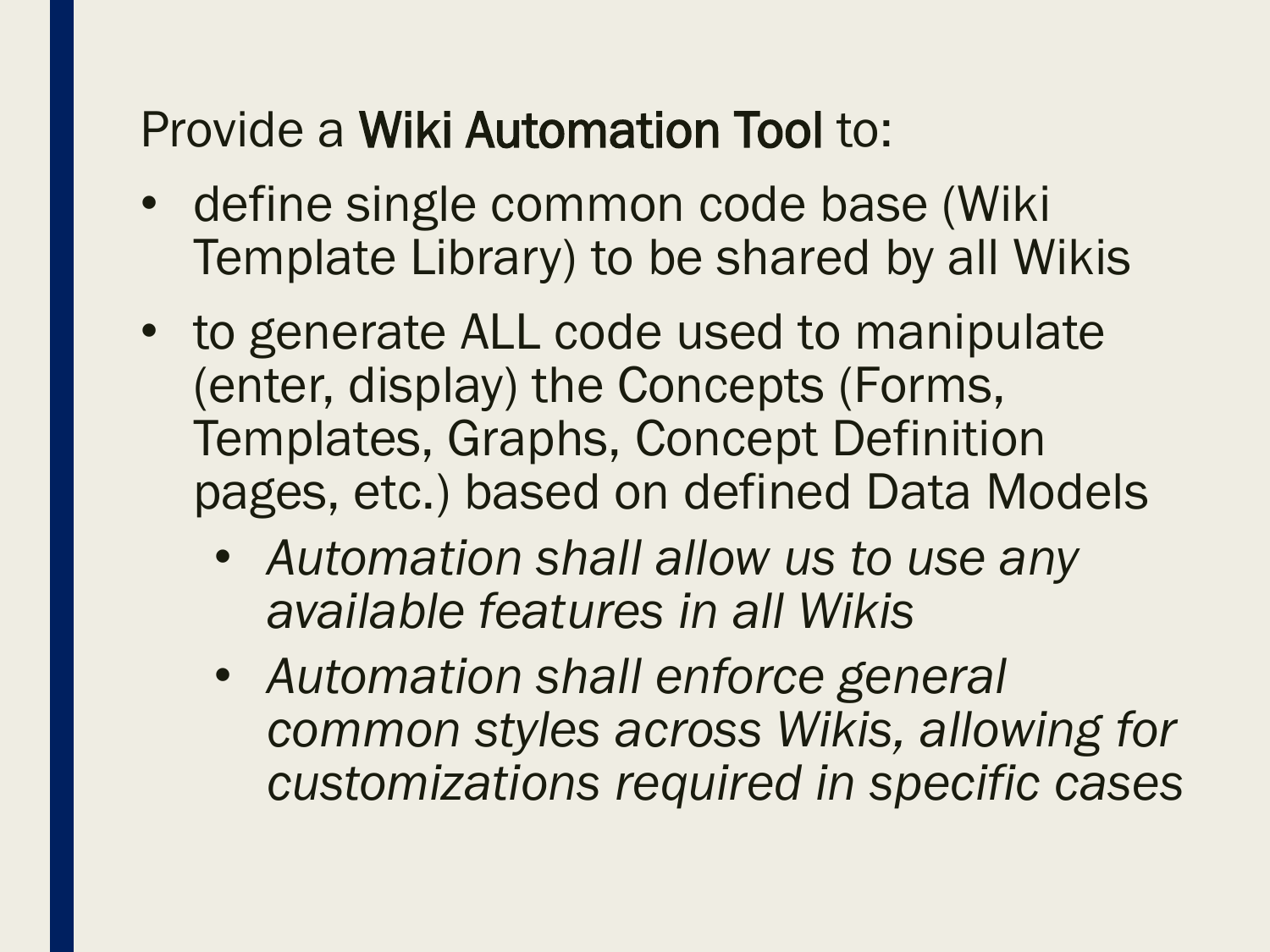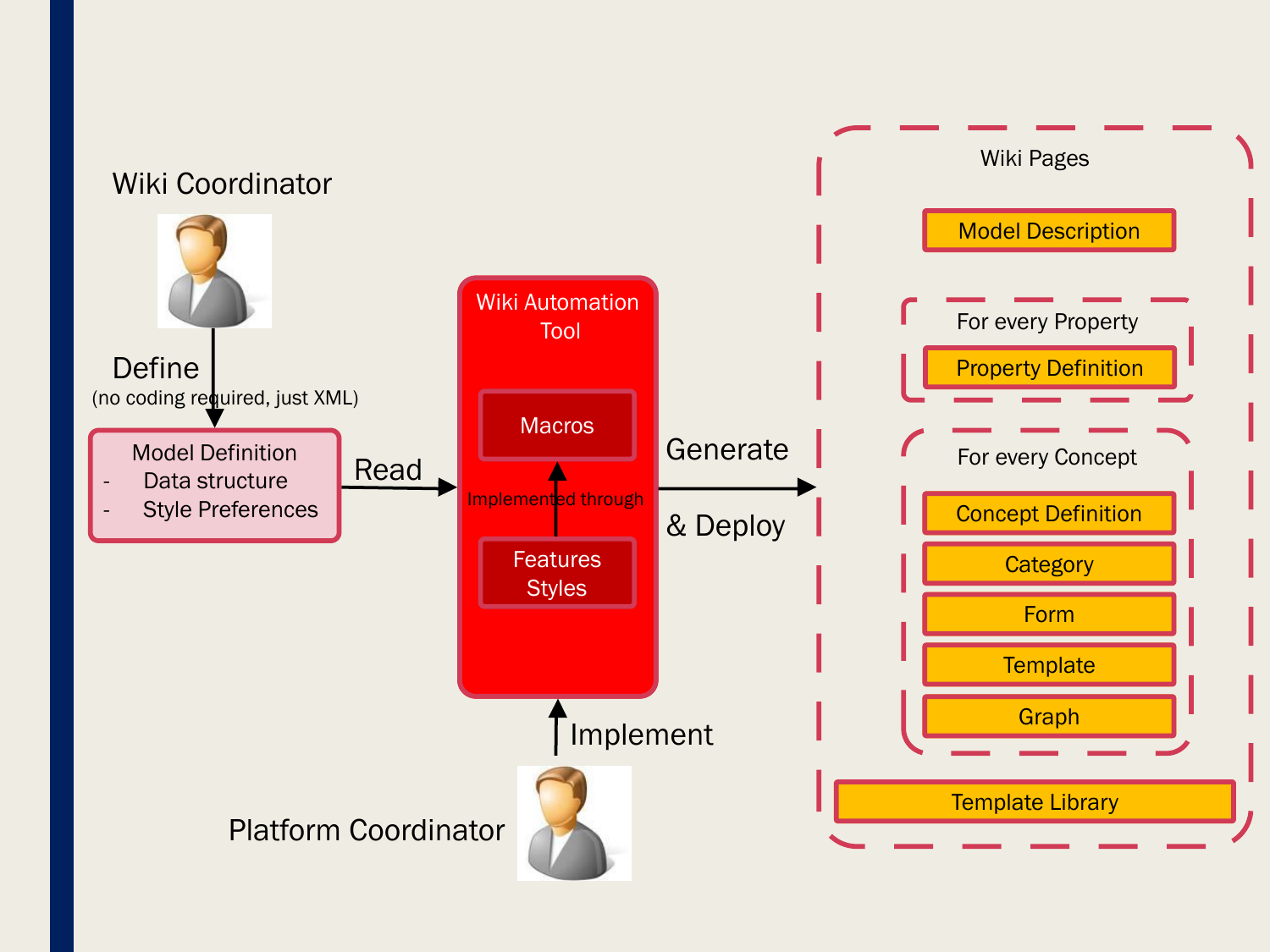<model name="NISP" namespace="nisp" version="0.5"> <concepts> ....... <concept name="ACO Directive" plural="ACO Directives" type="Static" parent="Reference"> <description>An "ACO Directive" is an official <structure> <property name="Reference code" /> <property name="Title" mandatory="true"/> <property name="Description" mandatory="true"/> <property name="Publisher" /> </structure> <view type="table"> </concept>

</concepts> </model>

#### Model Generated Concept Template Page

{{#set:UUID={{{uuid|null}}}}} \_\_NOCACHE\_\_ \_\_NOTOC\_\_ \_\_NOEDITSECTION\_\_ {| class="wikitable" |- !Code |{{{code|}}}{{#if:{{{code|}}}|{{#set:Reference code={{{code}}}}}}} |- !Title |{{{title|}}}{{#if:{{{title|}}}|{{#set:Title={{{title}}}}}}} |- !Description |{{{description|}}} {{#set:Description={{{description}}}}}

!Publisher |[[Publisher::Allied Command Operations (ACO)]] |-

|}

==Related Information==

 $==$ Actors $==$ 

{{#ifeq:{{#ask:[[Category:Actors]][[Is referring to::{{PAGENAME}}]]|format=count}}|0|''No Actors.''| {{#arraymap:{{#ask:[[Category:Actors]][[Is referring to::{{PAGENAME}}]]|sep=;|link=none}}|;|@P| •  $[[@P]]$ 

:{{#arraydefine:xslice1|{{#ask:[[@P]]|mainlabel=-

|?Description|headers=hide}}|/\n/}}{{#arrayslice:xslice2|xslice1|0|1}}''{{#arrayprint:xslice2}}''{{#ifexpr:{{#array size:xslice2}}<{{#arraysize:xslice1}}-1|&#32;..."[[@P#Description|more]]"}} |\n}}

}}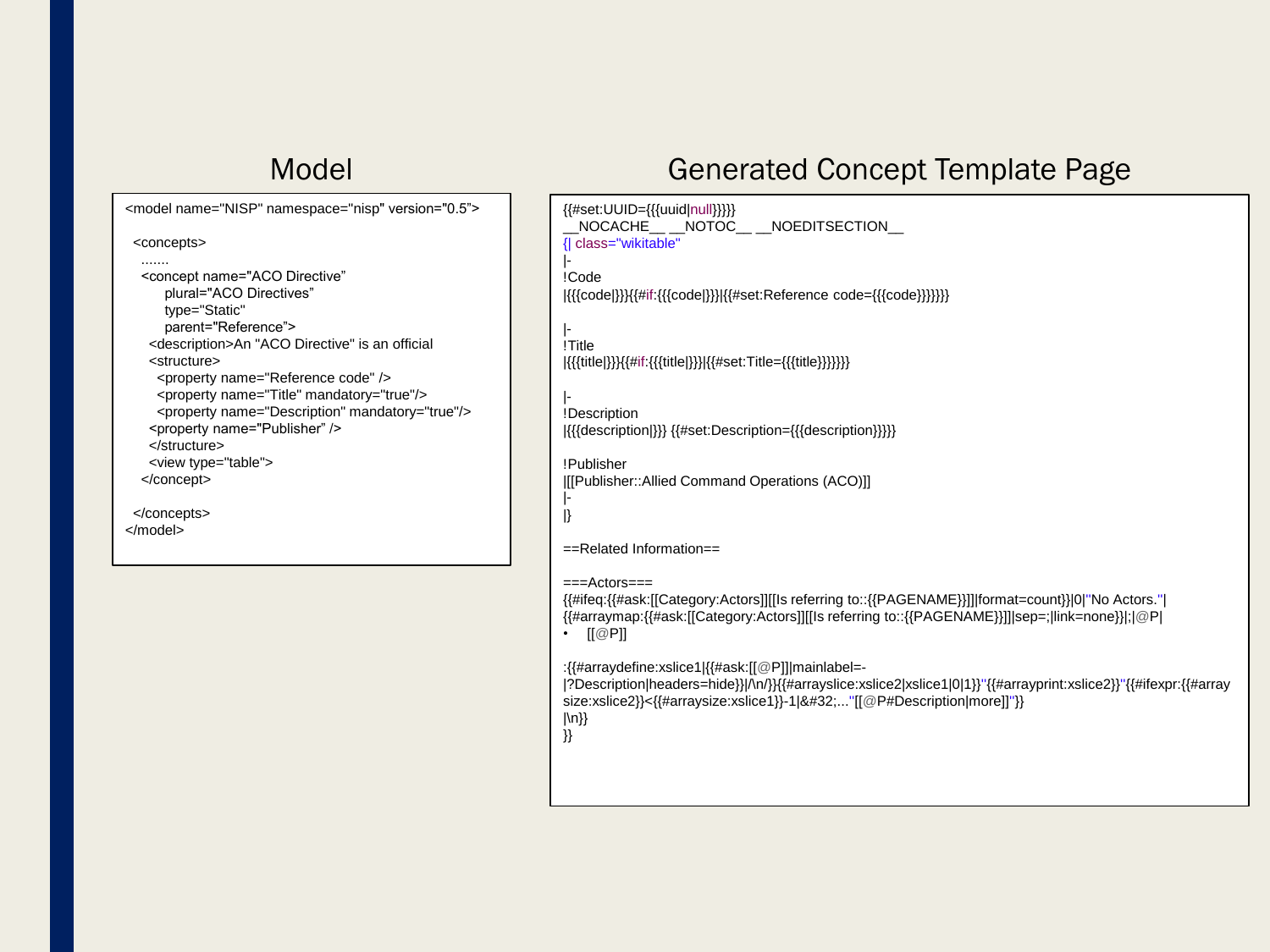#### Future situation: consistent and coherent

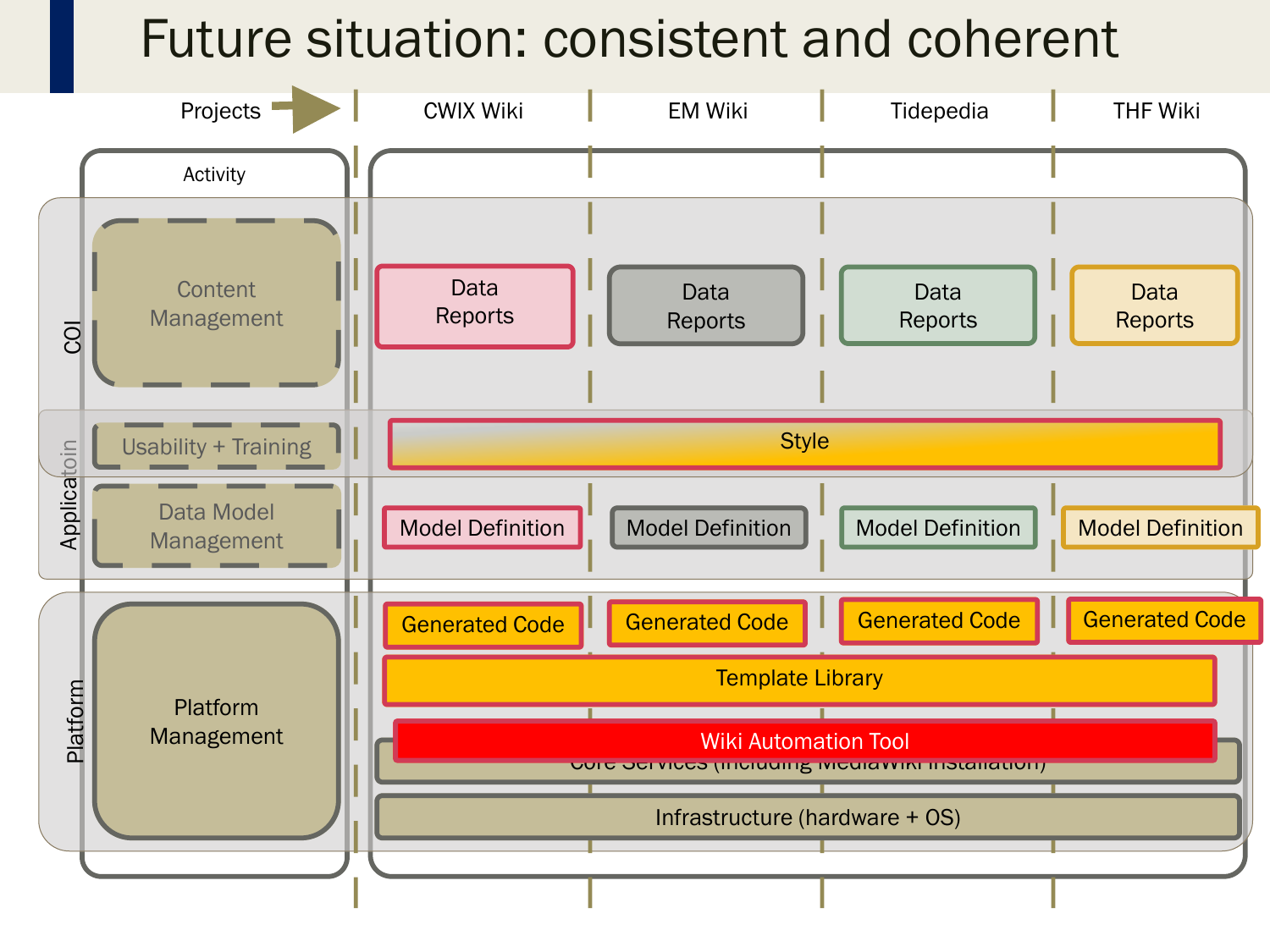Anticipated possibilities:

- To automate development of Import/Export scripts (via Model document)
- To automate development of Reports/Perspectives (via Model document)
- To integrate with specialized tools to generate Reports (Word/PowerPoint/)
- To integrate with CASE tools via automated export to XMI files
- To implement Search function (based on the Data Model)
- To quickly define new Wikis